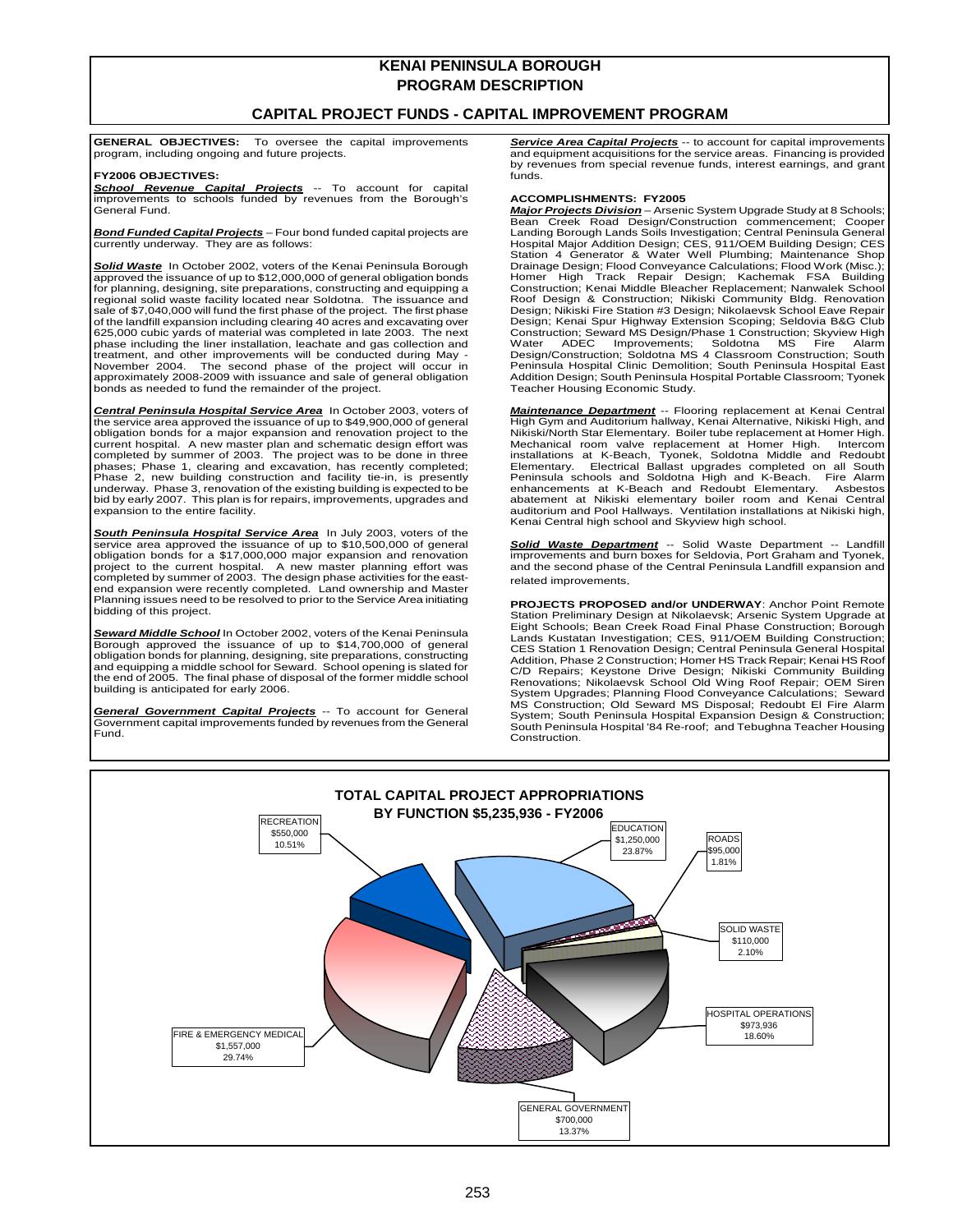## **FISCAL YEAR 2006 COMBINED REVENUES AND APPROPRIATIONS CAPITAL PROJECT FUNDS**

|                                                                                                  | <b>SCHOOL</b><br><b>REVENUE</b> | <b>BOND</b><br><b>FUNDED</b> | <b>GENERAL</b><br>911<br><b>RESOURCE</b><br><b>COMMUNICATIONS</b><br><b>GOVERNMENT</b> |            | <b>MANAGEMENT</b>        | <b>SOLID</b><br><b>WASTE</b> | <b>ROAD</b><br><b>SERVICE AREA</b> |
|--------------------------------------------------------------------------------------------------|---------------------------------|------------------------------|----------------------------------------------------------------------------------------|------------|--------------------------|------------------------------|------------------------------------|
| <b>REVENUES -</b><br><b>INTEREST EARNINGS</b>                                                    | \$<br>$\blacksquare$            | \$<br>599.610 \$             |                                                                                        | - \$       | - \$                     | $-$ \$                       | - \$<br>40,100                     |
| OTHER FINANCING SOURCES -<br><b>TRANSFERS FROM OTHER FUNDS</b>                                   | 1.250.000                       | $\sim$                       | 700.000                                                                                |            | $\overline{\phantom{a}}$ | 110,000                      | 755,955                            |
| TOTAL REVENUES AND OTHER<br><b>FINANCING SOURCES</b>                                             | 1.250.000                       | 599,610                      | 700.000                                                                                |            | ÷                        | 110,000                      | 796,055                            |
| EXPENDITURES - FY2006 APPROPRIATIONS                                                             | 1,250,000                       | $\blacksquare$               | 700,000                                                                                |            | $\overline{\phantom{a}}$ | 110,000                      | 95,000                             |
| <b>TRANSFER TO OTHER FUNDS</b>                                                                   |                                 |                              |                                                                                        |            |                          |                              |                                    |
| TOTAL EXPENDITURES AND OTHER<br><b>FINANCING USES</b>                                            | 1,250,000                       | $\sim$                       | 700.000                                                                                |            | $\blacksquare$           | 110,000                      | 95,000                             |
| <b>NET RESULTS FROM OPERATIONS</b>                                                               | $\blacksquare$                  | 599,610                      |                                                                                        |            |                          |                              | 701,055                            |
| <b>BEGINNING FUND BALANCE</b>                                                                    | 3,173,452                       | 84,759,923                   | 1,000,904                                                                              | 434,480    | 70,975                   | 316,888                      | 1,650,726                          |
| ADJUSTMENTMENT TO FUND<br><b>BALANCE FOR PRIOR YEAR PROJECTS</b><br>AUTHORIZED BUT NOT COMPLETED | (2,970,481)                     | (82, 631, 209)               | (876, 546)                                                                             | (361, 569) | (70, 975)                | (315, 324)                   | (747, 342)                         |
| <b>ENDING FUND BALANCE</b>                                                                       | 202,971                         | $$2,728,324$ \;              | 124,358 \$                                                                             | 72,911 \$  |                          | $1,564$ \$<br>- \$           | 1,604,439                          |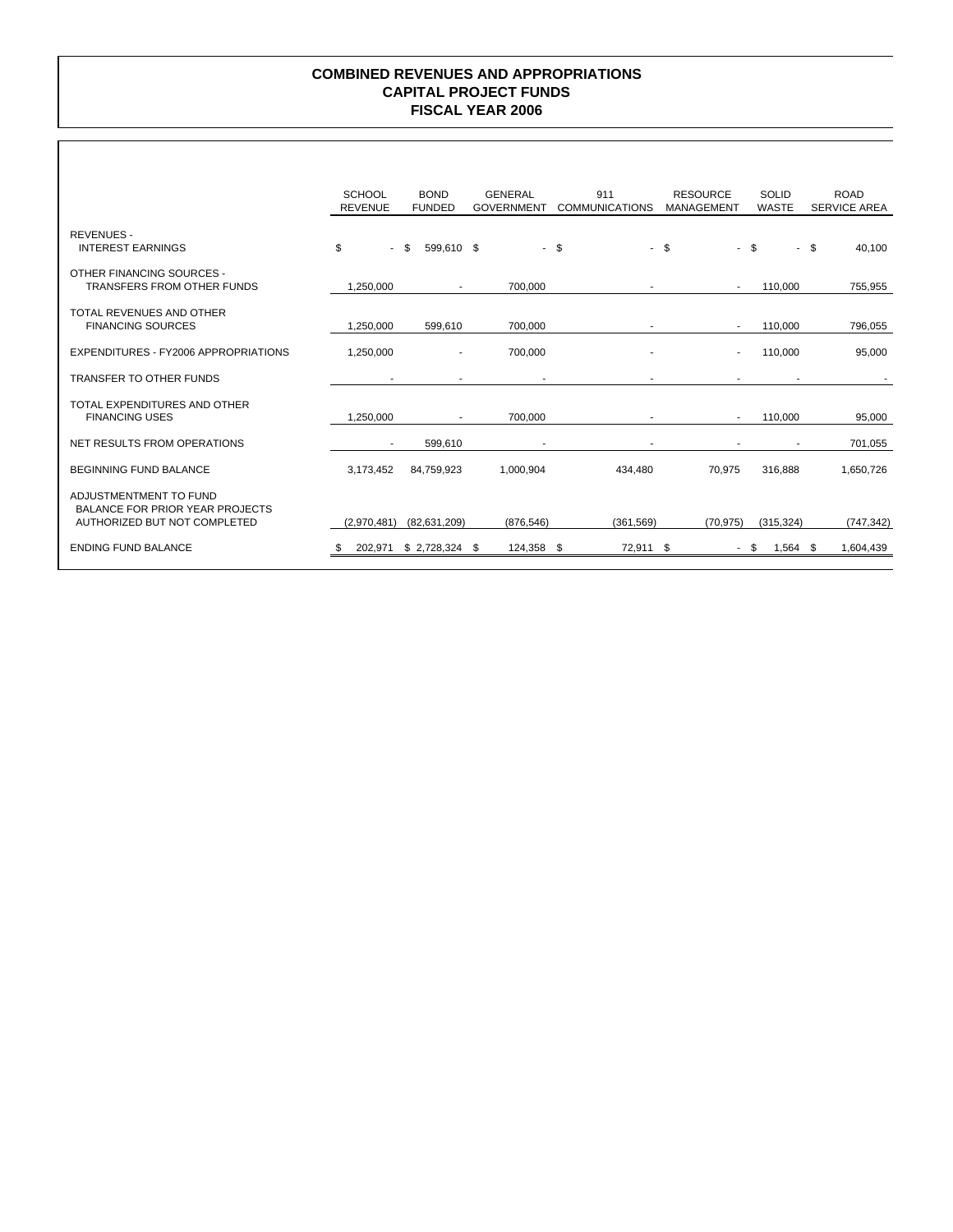| <b>NIKISKI</b><br><b>FIRE</b><br><b>SERVICE AREA</b> | <b>BEAR CREEK</b><br><b>FIRE</b><br><b>SERVICE AREA</b> | <b>CENTRAL</b><br><b>EMERGENCY</b><br><b>SERVICE AREA</b> | <b>ANCHOR POINT</b><br><b>FIRE AND</b><br><b>EMERGENCY</b><br><b>MEDICAL</b><br><b>SERVICE AREA</b> | <b>KACHEMAK</b><br><b>EMERGENCY</b><br><b>SERVICE AREA</b> | <b>NORTH</b><br><b>PENINSULA</b><br><b>RECREATION</b><br><b>SERVICE AREA</b> | <b>CENTRAL</b><br><b>PENINSULA</b><br><b>HOSPITAL</b><br><b>SERVICE AREA</b> | <b>SOUTH</b><br><b>PENINSULA</b><br><b>HOSPITAL</b><br><b>SERVICE AREA</b> | <b>TOTAL</b>   |
|------------------------------------------------------|---------------------------------------------------------|-----------------------------------------------------------|-----------------------------------------------------------------------------------------------------|------------------------------------------------------------|------------------------------------------------------------------------------|------------------------------------------------------------------------------|----------------------------------------------------------------------------|----------------|
| \$<br>32,921                                         | \$<br>$4,050$ \$                                        | 19,638 \$                                                 | 6,070 \$                                                                                            | $3,862$ \$                                                 | 11,796 \$                                                                    | 7,324 \$                                                                     | 16,346                                                                     | \$.<br>741,717 |
| 100,000                                              | 115,000                                                 | 475,000                                                   | 185,000                                                                                             | 145,000                                                    | 50,000                                                                       |                                                                              | 973,936                                                                    | 4,859,891      |
|                                                      |                                                         |                                                           |                                                                                                     |                                                            |                                                                              |                                                                              |                                                                            |                |
| 132,921                                              | 119,050                                                 | 494,638                                                   | 191,070                                                                                             | 148,862                                                    | 61,796                                                                       | 7,324                                                                        | 990,282                                                                    | 5,601,608      |
| 290,000                                              | 150,000                                                 | 392,000                                                   | 365,000                                                                                             | 60,000                                                     |                                                                              |                                                                              | 973,936                                                                    | 4,385,936      |
| 300,000                                              | $\blacksquare$                                          |                                                           |                                                                                                     | ٠.                                                         | 550,000                                                                      | $\blacksquare$                                                               |                                                                            | 850,000        |
| 590,000                                              | 150,000                                                 | 392,000                                                   | 365,000                                                                                             | 60,000                                                     | 550,000                                                                      |                                                                              | 973,936                                                                    | 5,235,936      |
| (457,079)                                            | (30, 950)                                               | 102,638                                                   | (173, 930)                                                                                          | 88.862                                                     | (488, 204)                                                                   | 7,324                                                                        | 16,346                                                                     | 365,672        |
| 1,184,695                                            | 535,247                                                 | 1,558,430                                                 | 288,814                                                                                             | 218,944                                                    | 341,731                                                                      | 1,386,586                                                                    | 1,314,095                                                                  | 98,235,890     |
|                                                      |                                                         |                                                           |                                                                                                     |                                                            |                                                                              |                                                                              |                                                                            |                |
| 23,252                                               | (459, 531)                                              | (1,233,198)                                               | (104, 537)                                                                                          | (215, 100)                                                 | 571,213                                                                      | (1, 161, 227)                                                                | (1,298,103)                                                                | (91, 850, 677) |
| \$<br>750,868                                        | \$<br>44,766                                            | \$<br>427,870                                             | \$<br>10,347                                                                                        | \$<br>92,706                                               | \$<br>424,740                                                                | \$<br>232,683                                                                | \$<br>32,338                                                               | \$ 6,750,885   |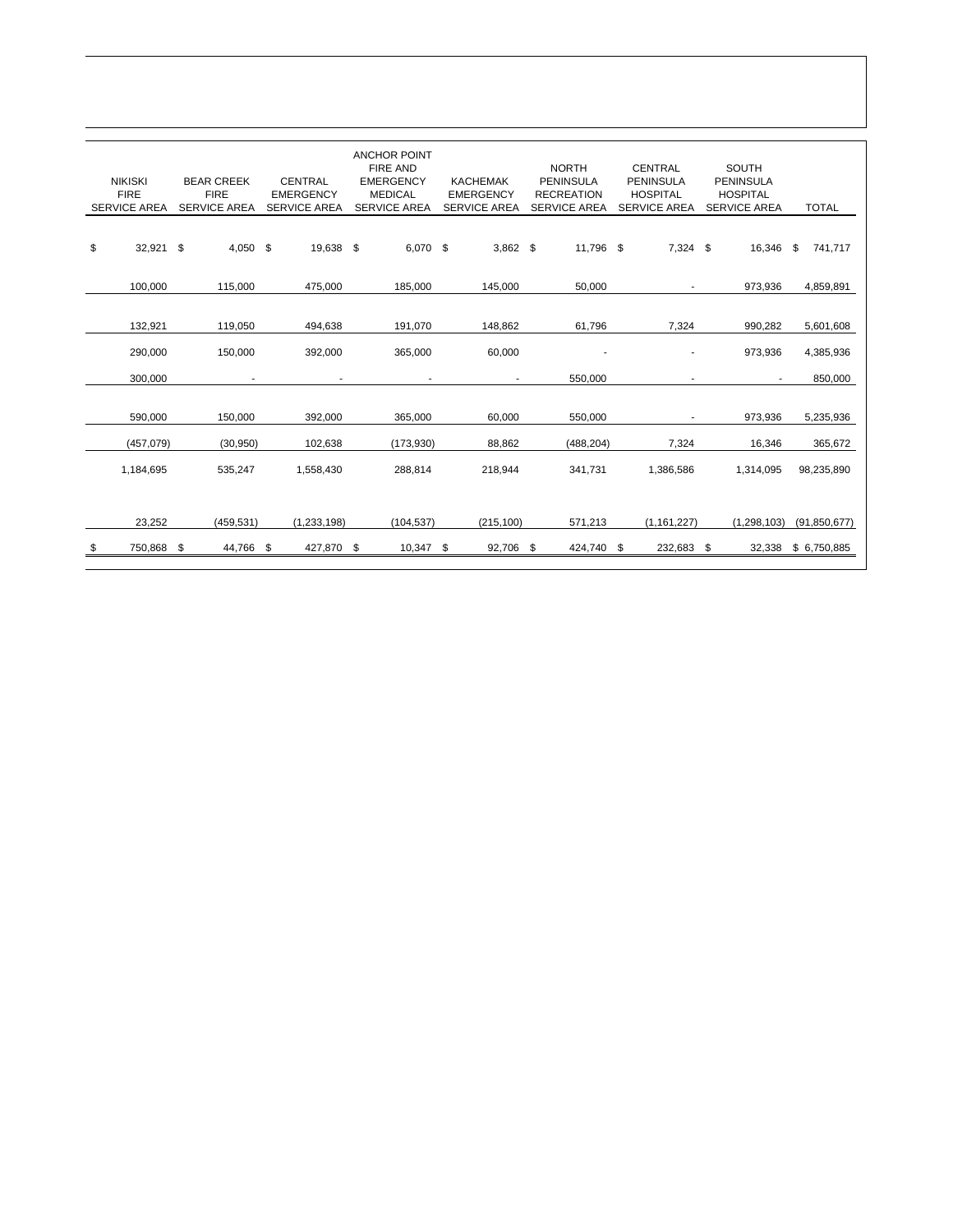## **KENAI PENINSULA BOROUGH BUDGET DOCUMENT**

## **CAPITAL IMPROVEMENTS PROGRAMS**

|                                                                  | FY2003<br>ACTUAL         | FY2004<br><b>ACTUAL</b> | FY2005<br>ORIGINAL<br><b>BUDGET</b> | FY2005<br><b>AMENDED</b><br><b>BUDGET</b> | FY2006<br><b>MAYOR</b><br><b>PROPOSED</b> | FY2006<br><b>ASSEMBLY</b><br><b>ADOPTED</b> | DIFFERENCE BETWEEN<br><b>ASSEMBLY ADOPTED &amp;</b><br>AMENDED BUDGET % |                            |
|------------------------------------------------------------------|--------------------------|-------------------------|-------------------------------------|-------------------------------------------|-------------------------------------------|---------------------------------------------|-------------------------------------------------------------------------|----------------------------|
| <b>SCHOOL REVENUE CAPITAL PROJECTS</b>                           |                          |                         |                                     |                                           |                                           |                                             |                                                                         |                            |
| 400-71010 CHAPMAN ELEMENTARY<br>400-71020 COOPER LANDING SCHOOL  | \$<br>16,207 \$<br>1,681 | 20,043<br>2,165         | -\$<br>$\sim$                       | \$<br>12,770<br>432                       | -\$                                       | \$<br>$\overline{a}$                        | \$<br>(12, 770)<br>(432)                                                | $-100.00\%$<br>$-100.00\%$ |
| 400-71030 NANWALEK                                               | 67,212                   | 10,094                  |                                     | 18,701                                    |                                           |                                             | (18, 701)                                                               | $-100.00%$                 |
| 400-71050 K-BEACH ELEMENTARY                                     | 233,668                  | 78,100                  |                                     | 15,160                                    |                                           |                                             | (15, 160)                                                               | $-100.00%$                 |
| 400-71060 MCNEIL CANYON                                          | 2,657                    | 2,757                   |                                     | 3,736                                     |                                           |                                             | (3,736)                                                                 | $-100.00%$                 |
| 400-71070 MOOSE PASS SCHOOL                                      | 7,889                    | 27,849                  |                                     | 14,062                                    |                                           |                                             | (14,062)                                                                | $-100.00\%$                |
| 400-71080 NIKISKI ELEMENTARY                                     | 151,793                  | 7,043                   |                                     | 7,336                                     |                                           |                                             | (7, 336)                                                                | $-100.00\%$                |
| 400-71081 NORTHSTAR ELEMENTARY<br>400-71082 NIKISKI HIGH SCHOOL  | 9,624                    | 56,707                  |                                     | 4,378<br>31,276                           |                                           |                                             | (4,378)                                                                 | $-100.00\%$<br>$-100.00%$  |
| 400-71090 NIKOLAEVSK                                             | 63,207                   | 12,152<br>6,521         | 275,000                             | 275,774                                   |                                           |                                             | (31, 276)<br>(275, 774)                                                 | $-100.00%$                 |
| 400-71100 NINILCHIK ELEMENTARY/HIGH                              | 8,484                    | 7,538                   |                                     | 97,661                                    | 60,000                                    | 60,000                                      | (37,661)                                                                | $-38.56%$                  |
| 400-71110 PORT GRAHAM ELEM/HIGH                                  | 119,448                  | 5,964                   |                                     | 10,405                                    |                                           |                                             | (10, 405)                                                               | $-100.00%$                 |
| 400-71120 STERLING ELEMENTARY                                    | 76,179                   | 32,430                  |                                     | 11,627                                    |                                           |                                             | (11, 627)                                                               | $-100.00\%$                |
| 400-71130 TUSTUMENA                                              | 18,807                   | 8,729                   |                                     | 6,369                                     |                                           |                                             | (6, 369)                                                                | $-100.00\%$                |
| 400-71140 TEBUGHNA                                               | 2,549                    | 46,645                  |                                     | 348,765                                   |                                           |                                             | (348, 765)                                                              | $-100.00\%$                |
| 400-71180 SKYVIEW HIGH SCHOOL                                    | 221,252                  | 46,674                  |                                     | 30,802                                    |                                           |                                             | (30, 802)                                                               | $-100.00%$                 |
| 400-72010 HOMER HIGH SCHOOL                                      | 40,068                   | 185,193                 |                                     | 209,655                                   | 60,000                                    | 60,000                                      | (149, 655)                                                              | $-71.38%$                  |
| 400-72030 HOMER MIDDLE SCHOOL                                    | 52                       | 10,231                  |                                     | 532                                       | 210,000                                   | 210,000                                     | 209,468                                                                 | 39373.68%                  |
| 400-72040 PAUL BANKS ELEMENTARY                                  | 10,435                   | 1,600                   |                                     | 4,482                                     |                                           |                                             | (4, 482)                                                                | $-100.00\%$                |
| 400-72532 HOMER FLEX SCHOOL                                      | 28,478                   |                         |                                     |                                           |                                           |                                             |                                                                         |                            |
| 400-73010 KENAI ELEMENTARY SCHOOL<br>400-73020 KENAI HIGH SCHOOL | 119                      | 25,971<br>173,359       | 200,000                             | 6,710                                     | 100,000                                   |                                             | (6, 710)<br>(190, 472)                                                  | $-100.00\%$<br>$-65.57%$   |
| 400-73030 KENAI MIDDLE SCHOOL                                    | 445,721<br>160,140       | 166,071                 |                                     | 290,472<br>91,675                         |                                           | 100,000                                     | (91, 675)                                                               | -100.00%                   |
| 400-73040 SEARS ELEMENTARY                                       | 284,792                  | 14,521                  |                                     |                                           | $\overline{\phantom{a}}$                  | $\overline{\phantom{a}}$                    |                                                                         |                            |
| 400-73050 MOUNTAIN VIEW ELEMENTARY                               |                          | 28,291                  |                                     | 15.255                                    |                                           |                                             | (15, 255)                                                               | $-100.00\%$                |
| 400-74010 SUSAN B. ENGLISH                                       | 69,932                   | 37,279                  |                                     | 192,536                                   |                                           |                                             | (192, 536)                                                              | -100.00%                   |
| 400-75010 SEWARD ELEMENTARY                                      |                          |                         |                                     | 70,000                                    |                                           |                                             | (70,000)                                                                | $-100.00\%$                |
| 400-75020 SEWARD JR/SR HIGH SCHOOL                               | 20,406                   | 14,201                  |                                     | 35,959                                    |                                           |                                             | (35, 959)                                                               | $-100.00%$                 |
| 400-75030 SEWARD MIDDLE SCHOOL                                   | 21,621                   | 31,220                  |                                     |                                           |                                           |                                             |                                                                         |                            |
| 400-76010 SOLDOTNA ELEMENTARY                                    | 37,754                   | 8,781                   |                                     | 27,233                                    |                                           |                                             | (27, 233)                                                               | $-100.00%$                 |
| 400-76020 SOLDOTNA HIGH SCHOOL                                   | 43,900                   | 80,521                  |                                     | 156,940                                   | 50,000                                    | 50,000                                      | (106, 940)                                                              | $-68.14%$                  |
| 400-76030 SOLDOTNA MIDDLE SCHOOL                                 | 64,133                   | 155,848                 |                                     | 133.969                                   |                                           |                                             | (133,969)                                                               | $-100.00\%$                |
| 400-76040 REDOUBT ELEMENTARY                                     | 252,352                  | 21,600                  |                                     | 224,535                                   |                                           |                                             | (224, 535)                                                              | -100.00%                   |
| 400-78010 PORTABLE CLASSROOMS                                    | 68,916                   | 74,990                  |                                     | 46,875                                    |                                           |                                             | (46, 875)                                                               | $-100.00%$                 |
| 400-78030 SCHOOL DIST WAREHOUSE MEDIA CENTE                      |                          | 3,563                   |                                     |                                           |                                           |                                             |                                                                         |                            |
| 400-78035 SOLDOTNA MAINTENANCE SHOP                              | 3,560                    | 55,652                  |                                     | 41,581                                    |                                           |                                             | (41, 581)                                                               | $-100.00\%$                |
| 400-78050 AREAWIDE FACILITIES                                    | 629.090                  | 144,907                 | 1,175,000                           | 1,782,818                                 | 770,000                                   | 770,000                                     | (1,012,818)                                                             | $-56.81%$                  |
| TOTAL SCHOOL REVENUE CAPITAL PROJECTS                            | 3,182,126                | 1,605,210               | 1,650,000                           | 4,220,481                                 | 1,250,000                                 | 1,250,000                                   | (2,970,481)                                                             | $-70.38%$                  |
| <b>BONDS CAPITAL PROJECTS</b>                                    |                          |                         |                                     |                                           |                                           |                                             |                                                                         |                            |
| 401-32122 BOROUGH LANDFILL EXPANSION                             |                          | 1,536,788               |                                     | 5,503,212                                 |                                           |                                             | (5,503,212)                                                             | $-100.00\%$                |
| 400-71030 NANWALEK                                               | 318                      | 45,908                  |                                     | 278,774                                   |                                           |                                             | (278, 774)                                                              | $-100.00\%$                |
| 401-71070 MOOSE PASS                                             | 134,170                  | 58,953                  |                                     | 8,882                                     |                                           |                                             | (8,882)                                                                 | $-100.00\%$                |
| 401-71080 NIKISKI ELEMENTARY                                     | 129,101                  | 1,950                   |                                     | 15,451                                    |                                           |                                             | (15, 451)                                                               | $-100.00%$                 |
| 401-71090 NIKOLAEVSK                                             | 183,148                  |                         |                                     |                                           |                                           |                                             |                                                                         |                            |
| 401-71100 NINILCHIK ELEM/HIGH                                    | 1,693                    | 198,665                 |                                     | 503                                       |                                           |                                             | (503)                                                                   | $-100.00\%$                |
| 401-71120 STERLING ELEMENTARY                                    | 89,734                   |                         |                                     | ÷,                                        |                                           |                                             | $\overline{\phantom{a}}$                                                |                            |
| 401-71130 TUSTUMENA                                              | 5,413                    |                         |                                     |                                           |                                           |                                             |                                                                         |                            |
| 400-71180 SKYVIEW HIGH SCHOOL                                    | 276                      | 88,985                  |                                     | 2,239                                     |                                           |                                             | (2, 239)                                                                | -100.00%                   |
| 401-72040 PAUL BANKS ELEMENTARY                                  | 5,354                    |                         |                                     |                                           |                                           |                                             |                                                                         |                            |
| 401-73030 KENAI MIDDLE SCHOOL                                    | 3,266                    |                         |                                     |                                           |                                           |                                             |                                                                         |                            |
| 401-73040 SEARS ELEMENTARY                                       | 70,942                   | 23,984                  |                                     |                                           |                                           | $\overline{\phantom{a}}$                    |                                                                         |                            |
| 401-74010 SUSAN B ENGLISH<br>401-75030 SEWARD MIDDLE SCHOOL      | 806,300                  | 2,035,164               |                                     | 12,664,836                                |                                           |                                             | (12,664,836)                                                            | -100.00%                   |
| 401-76020 SOLDOTNA HIGH SCHOOL                                   | 578,019                  | 1,950                   |                                     |                                           |                                           |                                             |                                                                         |                            |
| 401-76030 SOLDOTNA MIDDLE SCHOOL                                 | 325,299                  | 907,844                 |                                     | 242,799                                   |                                           |                                             | (242, 799)                                                              | $-100.00\%$                |
| 401-76040 REDOUBT ELEMENTARY                                     | 319,116                  |                         |                                     |                                           |                                           |                                             |                                                                         |                            |
| 401-78050 AREAWIDE FACILITIES                                    | 53,306                   | 3,900                   |                                     |                                           |                                           |                                             |                                                                         |                            |
| 401-81111 CENTRAL PENINSULA HOSP. EXPANSION                      |                          | 1,410,668               |                                     | 48,489,332                                |                                           |                                             | (48, 489, 332)                                                          | $-100.00\%$                |
| 401-81211 SOUTH PENINSULA HOSP, EXPANSION                        |                          | 604.791                 |                                     | 16,395,209                                |                                           | $\blacksquare$                              | (16, 395, 209)                                                          | $-100.00\%$                |
| TOTAL BONDS CAPITAL PROJECTS                                     | 2,705,455                | 6,919,550               | $\sim$                              | 83,601,237                                | $\overline{\phantom{a}}$                  |                                             | (83,601,237)                                                            | -100.00%                   |
| <b>GENERAL GOV'T CAPITAL PROJECTS</b>                            |                          |                         |                                     |                                           |                                           |                                             |                                                                         |                            |
| 407-19010 BOROUGH ADMINISTRATION BLDG                            | 153,714                  | 24,107                  |                                     | 61,495                                    | 100,000                                   | 100,000                                     | 38,505                                                                  | 62.61%                     |
| 407-19015 BOROUGH AREAWIDE SOFTWARE                              | 32,946                   | 144,952                 | 150,000                             | 965,051                                   | 600,000                                   | 600,000                                     | (365, 051)                                                              | $-37.83%$                  |
| 407-19130 RECORDS MANAGEMENT                                     | 1,785                    |                         |                                     |                                           |                                           |                                             |                                                                         |                            |
| TOTAL GENERAL GOVT CAPITAL PROJECTS                              | 188,445                  | 169,059                 | 150,000                             | 1,026,546                                 | 700,000                                   | 700,000                                     | (326, 546)                                                              | $-31.81%$                  |
|                                                                  |                          |                         |                                     |                                           |                                           |                                             |                                                                         |                            |
| <b>RESOURCE MGMT CAPITAL PROJECTS</b>                            |                          |                         |                                     |                                           |                                           |                                             |                                                                         |                            |
| 409-21135 KENAI RIVER CENTER                                     | 320,482                  | 54,262                  |                                     | 70,975                                    |                                           |                                             | (70, 975)                                                               | $-100.00\%$                |
| TOTAL RESOURCE MGMT CAPITAL PROJECTS                             | 320,482                  | 54,262                  |                                     | 70.975                                    |                                           |                                             | (70, 975)                                                               | -100.00%                   |
| <b>SOLID WASTE CAPITAL PROJECTS</b>                              |                          |                         |                                     |                                           |                                           |                                             |                                                                         |                            |
| 411-32122 CENTRAL PENINSULA LANDFILL                             | 295,578                  | 32,837                  |                                     | 18,470                                    |                                           |                                             | (18, 470)                                                               | $-100.00\%$                |
| 411-32140 SELDOVIA LANDFILL                                      | 2,607                    | 280,119                 |                                     | 160,209                                   |                                           |                                             | (160, 209)                                                              | $-100.00%$                 |
| 411-32150 SEWARD TRANSFER FACILITY                               | 1,178                    | 11,544                  |                                     |                                           |                                           |                                             |                                                                         |                            |
| 411-32160 NANWALEK LANDFILL                                      |                          |                         |                                     | 77,500                                    |                                           |                                             | (77,500)                                                                | -100.00%                   |
| 411-32170 PORT GRAHAM LANDFILL                                   | 56,000                   |                         |                                     | 50,000                                    | 45,000                                    | 45,000                                      | (5,000)                                                                 | $-10.00%$                  |
| 411-32180 TYONEK LANDFILL                                        |                          |                         | 40,000                              | 77,500                                    | 15,000                                    | 15,000                                      | (62, 500)                                                               | $-80.65%$                  |
| 411-32220 TRANSFER SITE MAINTENANCE                              | 419,054                  | 62,402                  |                                     | 75,499                                    | 50,000                                    | 50,000                                      | (25, 499)                                                               | $-33.77%$                  |
| 411-32310 HOMER BALER                                            | 48,033                   | 47,104                  |                                     | 85,646                                    |                                           |                                             | (85, 646)                                                               | $-100.00\%$                |
| TOTAL SOLID WASTE CAPITAL PROJECTS                               | 822,450                  | 434,006                 | 40,000                              | 544,824                                   | 110,000                                   | 110,000                                     | (434, 824)                                                              | $-79.81%$                  |